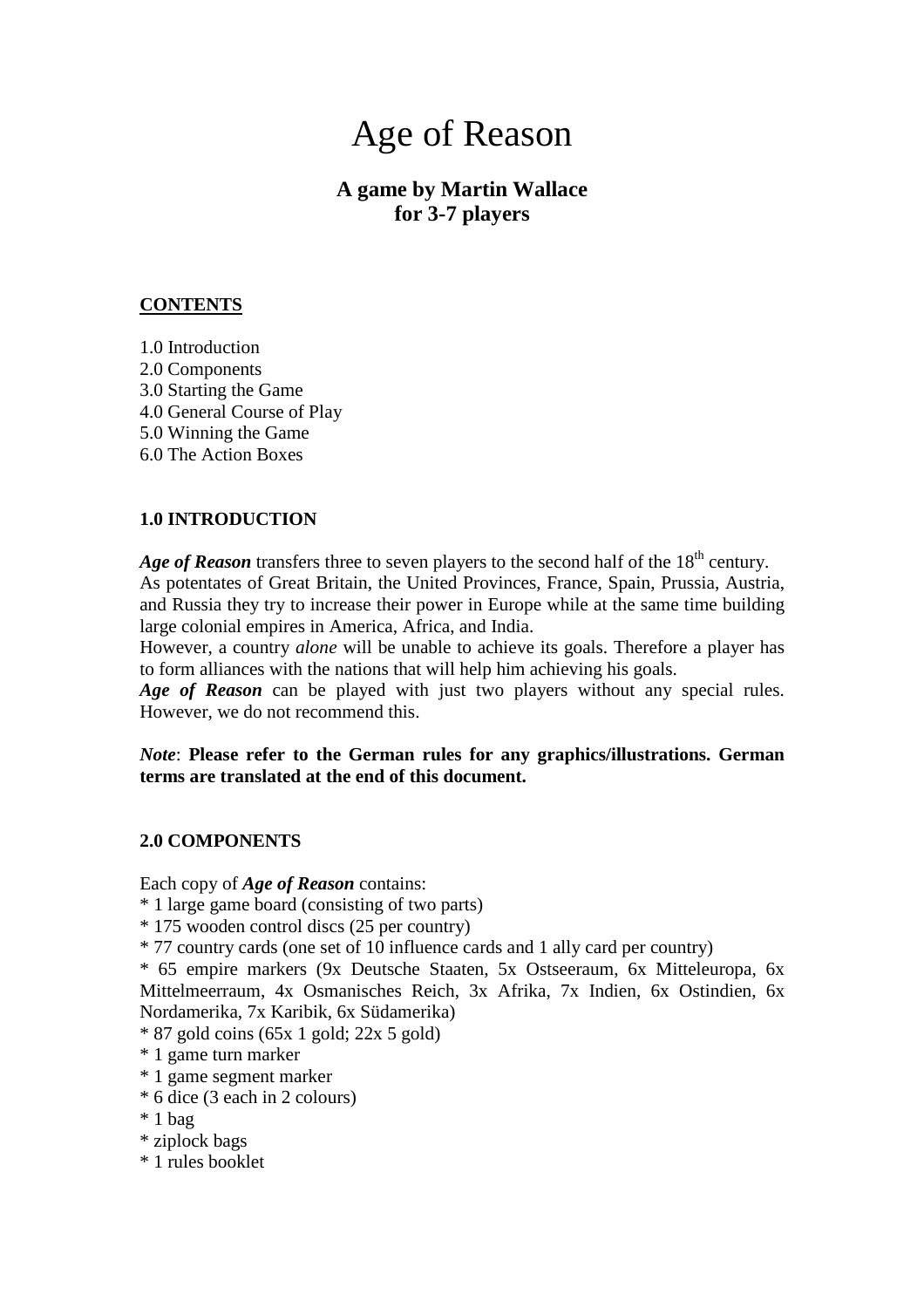## **2.1 The Game Board**

The game board covers Europe, America (North America, the Caribbean, South America), a part of Africa, India, and the East Indies.

The seven player countries (Great Britain, the United Provinces, Spain, France, Prussia, Austria and Russia) are all located in Europe. Other, non-player areas in Europe are the Ostseeraum, the deutsche Staaten, Mitteleuropa, the Osmanisches Reich and the Mittelmeerraum. All of them contain three victory point numbers. The Baltic and Mediterranean regions both contain a ship symbol to highlight that a player must use a card with a ship here.

**Important**: The German States and the Ottoman Empire do have a coast, however, a player does not have to use a card with a ship here (although he may).

All other areas on the game board are termed "the colonies". The colonies are America (consisting of three areas – North America, the Caribbean, and South America), Africa (one area), India (one area), and the East Indies (one area). Each of these areas has a ship symbol. Colonial regions always depict two victory point numbers.

The lower part of the game board contains the *action boxes*, divided into three parts: advancements, support, and trading.

Furthermore, the game board contains the game turn track, the game segment track, the alliances track, the victory point track, and the unrest track.

## **See the illustration at the top of page 3 of the German rules.**

## **2.2 The Country Control Discs**

Each country has 25 wooden control discs. One each is used on the Alliance Display, on the Victory Point Track, and on the Unrest Track. The other 22 control discs are used to record, in an abstract way, the presence and strength of a country in an area on the game board. In addition, they show which advancements, which support, and which trading partners a country has.

**Note**: The 22 discs for the board are the absolute limit. Moreover, a player may not voluntarily remove a disc from the game board to re-enter it at another spot.

## **See the illustration on page 2 of the German rules.**

## **2.3 The Country Cards**

Each country has a set of 11 cards. The country card sets are not identical! Great Britain has more "ship cards" than Prussia which is mainly a land power.

Each country has one *ally card*, see 4.3.2. The other ten cards are played when a country is involved in combat. They depict the costs (to play the card) and a soldier/infantry and sometimes also a ship symbol.

**Note**: Each country has one blank card, used primarily for bluffing.

## **See the illustration on page 3 of the German rules.**

## **2.4 The Empire Markers**

*Age of Reason* contains 65 empire markers. When drawn out of the bag they are placed in the designated area, see 3.0 and 4.1.

## **See the illustration on page 3 of the German rules.**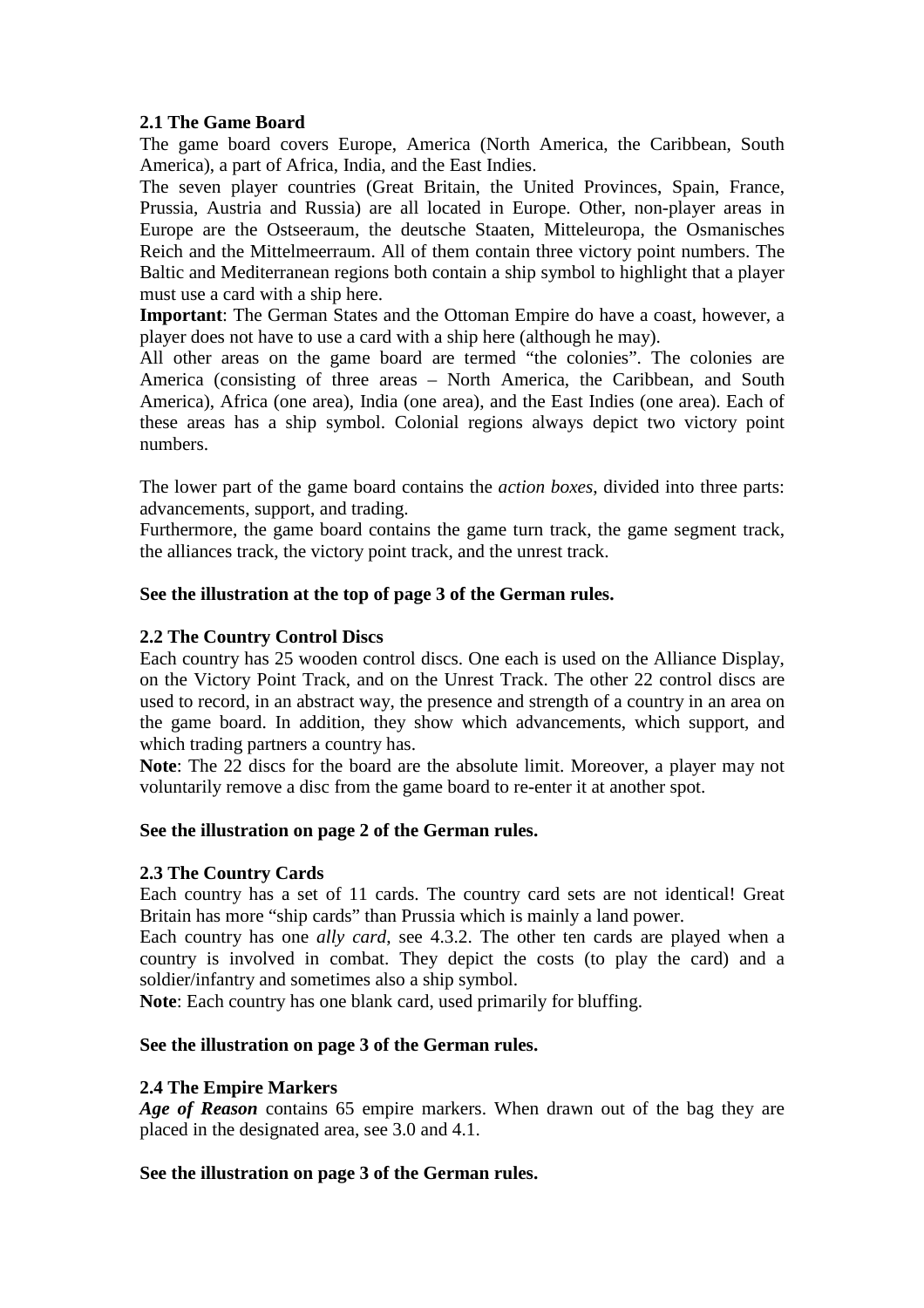## **2.5 Gold**

The game contains gold coins in two denominations – 1 and 5.

## **See the illustration on page 4 of the German rules.**

## **2.6 The Game Turn and Game Segment Markers**

These markers are used on the game turn and game segment track to record the current game turn and game segment.

## **See the illustration on page 4 of the German rules.**

## **2.7 The Dice**

*Age of Reason* contains six dice – three red ones and three blue ones. Two each are rolled by the attacker and defender during a combat and (a single one) when determining a reduction in victory points due to unrest.

#### **See the illustration on page 4 of the German rules.**

#### **2.8 The Bag**

During the game, the empire counters are drawn randomly out of the bag.

## **See the illustration on page 4 of the German rules.**

## **3.0 STARTING THE GAME**

Each player represents the potentate of one of seven different countries struggling for supremacy and victory. He selects a set of colored control discs and a set of matching country cards from a single country. Independent of the number of players all countries may always be chosen at the start of the game. Additionally each player starts with 14 gold.

#### **See the illustration on page 4 of the German rules.**

Each player places one of his control discs on the zero ("0") space of the Victory Point Track and another one on the -4 space of the Unrest Track.

## **See the illustration on page 4 of the German rules.**

Now all empire markers are placed in the bag. Per country, including those countries *not* chosen by players (called "non-player countries"), *five* empire markers are drawn from the bag (35 in total). For each empire marker drawn for a country, one corresponding control disc is placed in the matching area. The empire markers are not used anymore in the game and are placed back into the game box. No victory points or gold are collected for any markers drawn.

*Example: Five empire markers are drawn out of the bag for Austria. They are: German States (twice), India, Caribbean, and Central Europe. For each marker one of Austria´s control discs is placed in the corresponding area. The empire markers are put back into the game box.*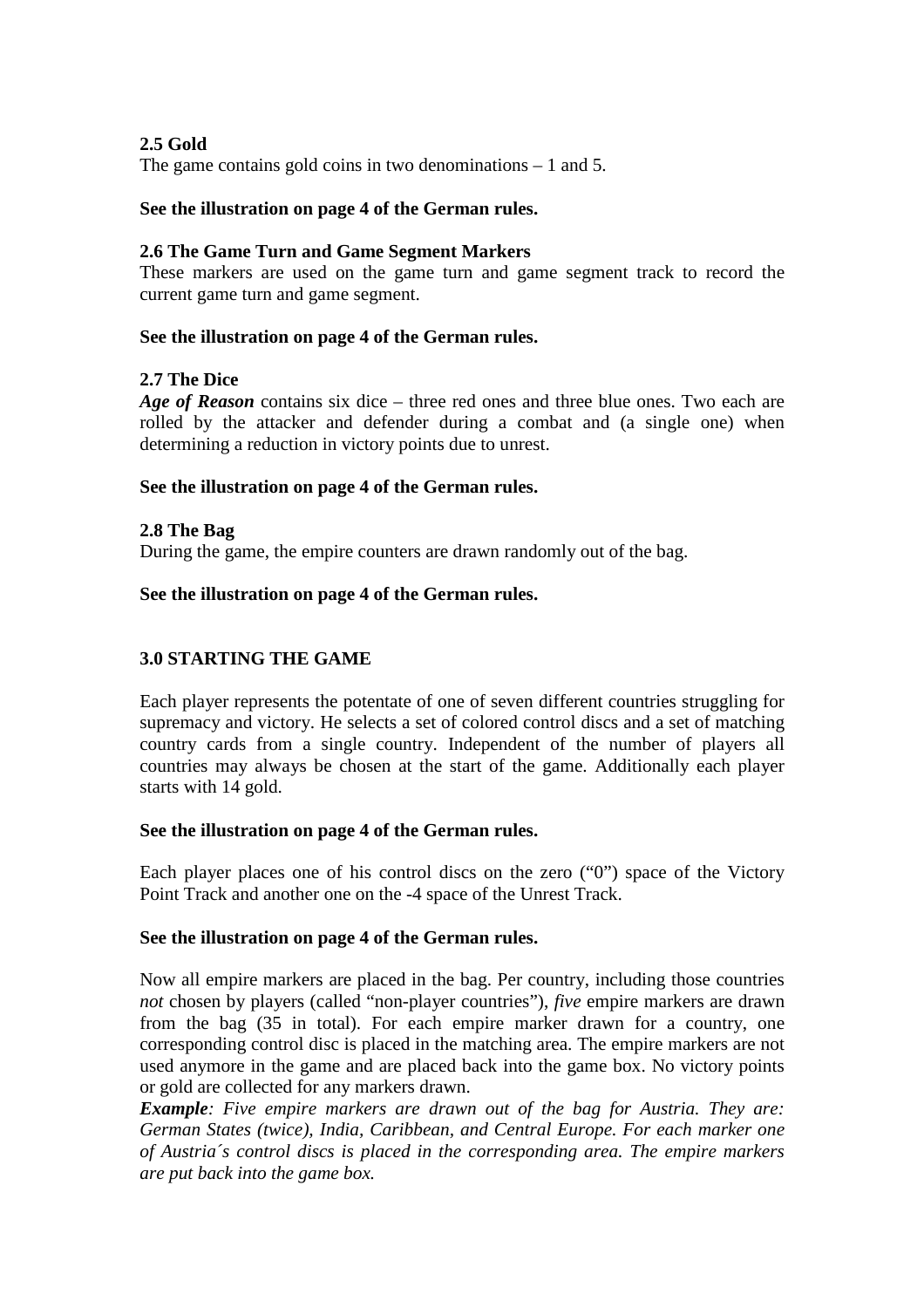#### **See the illustration on page 5 of the German rules.**

Randomly determine who will be the first player in the game.

One control disc per country, including non-player countries, is placed next to the Alliance Display.

The game turn marker is placed on the first space of the game turn track. The game segment marker is placed on the first space of the game segment track.

The country cards and remaining control discs for *non-player* countries are placed back into the box. The gold is sorted and put next to the game board. It forms the "bank". The dice are placed in easy reach of the players.

## **4.0 GENERAL COURSE OF PLAY**

*Age of Reason* is played over three game turns. Each turn consists of the following segments played in order:

- 1. Place Empire Markers
- 2. Determine Alliances
- 3. Player Actions
- 4. Income
- 5. Victory Points
- 6. End of Turn

## **Important**

**General rule:** Players will run short of gold – this is intentional. However, whenever a player needs more gold he can take two gold from the bank by going down one space on the Unrest Track. This can be done as many times as required. However, a player can *only* do this when he actually needs to pay for something and he does not have the required amount of gold available. A player cannot pay gold to lose unrest points.

*The -22 box is the maximum level to which unrest may drop. If a player is already at - 22, he may not get more gold in this way.*

*Age of Reason uses dice. We know that several strategy gamers will find this strange. However, we do not see this is as "luck" but "risk management". Even the best plans of the players will fail from time to time! A player has to take this into account.*

## **4.1 Place Empire Markers**

10 empire markers are randomly drawn from the bag and placed in their respective areas. Empire markers still in their area from former turns are kept; therefore there may be more than 10 empire markers in play in the second or third game turn.

#### **4.2 Determine Alliances**

The players divide all seven countries into two alliances. This is done via an auction process. All countries in the upper row of the alliance display (spaces 1, 3, 5, 7)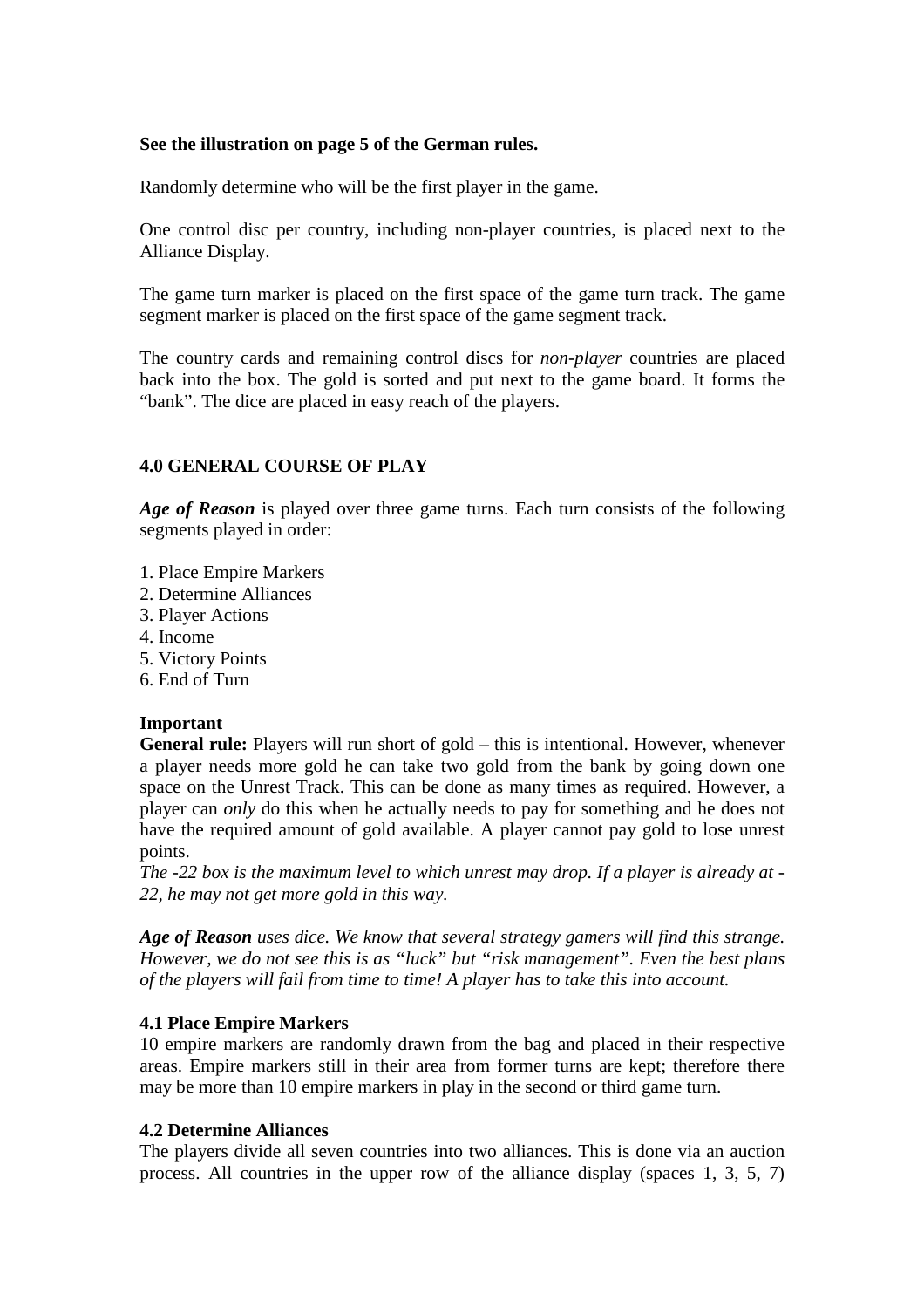belong to one alliance, all countries in the lower row (spaces 2, 4, 6, 8) belong to the other alliance.

In the first turn, the start player does the first bid. Each subsequent bidding starts with the player to the left of the player who started the previous bidding.

In the second and third game turn the first player to bid is the player who has the *least* number of victory points. In case of a tie, the tied players randomly decide who will bid first. The next player to start the bidding will be to that player's left etc.

The first bid may be "0" gold. Afterwards the players bid in clockwise order. While bidding, a player can either raise the last bid or pass. If a player chooses to pass he can still bid in a later round of the same bidding. Bidding ends when all players pass in succession.

Whenever a player makes a bid he shows what the result would be if he won the bid. He does this by placing one *unallied* country's control disc in proposal box A and another *unallied* country disc in proposal box B of the game board. He does *not* have to place his own control disc. The only time a player places only *one* disc is when the last (seventh) disc is to be placed.

When another player raises the bid he may change the discs in the proposal boxes in any manner he wishes as long as only *unallied* discs are placed.

#### **See the illustration on page 6 of the German rules.**

The player who wins the bidding pays the amount he bid to the bank and places the disc in proposal box A in the *top* alliance row, in the first empty box (either 1, 3, 4, 7) going from left to right. The disc in proposal box B is placed in the *bottom* alliance row, in the first empty box (either 2, 4, 6, 8) going from left to right.

Afterwards, a new bidding takes place until all seven countries are part of the two alliances. The player to the left of the player who started the previous bidding begins the new bidding.

#### **See the illustration on page 6 of the German rules.**

**Note**: A player may still bid if he is already part of an alliance. Non-player countries end up as part of an alliance. These countries play a part in the game.

**Optional rule**: In their *first* game, players may determine alliances randomly during the *first* game turn. First the control discs of player countries are placed into the bag. The first drawn disc is placed into space 1, the second one into space 2, the third one into space 3 etc. Afterwards the control discs of non-player countries are placed into the bag. They are placed into spaces not yet occupied by player discs, starting with the first empty space. In this way the upper alliance has one more ally.

## **4.3 Player Actions**

With two, three or four players each game turn consists of *six* segments, with five or more players each turn consists of *five* segments.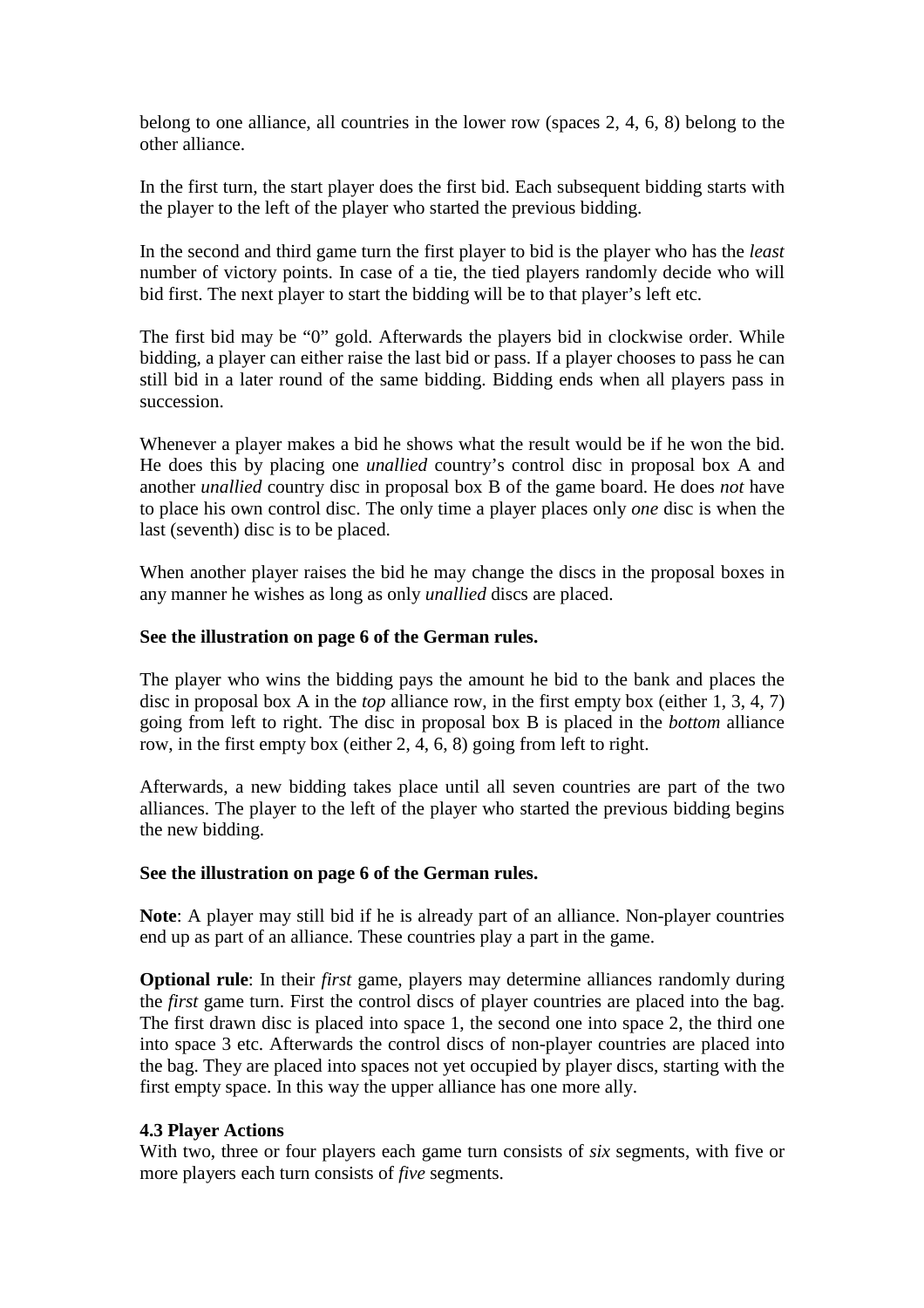The Alliance Display shows the order of play. The player with his control disc in the *leftmost* position of the *top* alliance row starts, followed by the player with the control disc in the left most position of the bottom alliance row etc. Non-player countries are skipped. All following player segments are identical.

## **See the illustration on page 7 of the German rules.**

Prussia begins the game turn, followed by Great Britain, Russia, Spain, Austria, the Netherlands, and France.]

In each segment each player first places one of his control discs in a still empty action box on the game board and afterwards plays a card for an attack.

**Note**: Instead of acting a player may pass. It is also possible to only conduct a part of the segment (occupying an action box *or* attacking). At the right moment, passing makes sense in *Age of Reason*!

After all players have completed their actions, the segment marker is advanced one space and the next segment begins. After five (or six) segments play progresses to the Income Phase.

## **4.3.1 Placing Control Discs on the Action Display**

The active player places one of his control discs in an empty box of the action display. Each box may only contain *one* control disc. There may be a cost in gold for placing a control disc in some of the action boxes (e.g. Sweden or Portugal).

There are three types of action boxes: *Advancements*, *Support*, and *Trading*.

- By placing a disc in an advancement box a player receives the benefit of that advancement for the rest of the game turn (**Exception**: the *Reserve* boxes, see 6.0).

- By placing a disc in a support box that country is now supporting the player for the rest of the game turn.

- By placing a disc in a trading box a player *immediately* collects two gold for each control disc he has in the stated area.

See 6.0 for more details on the action boxes.

## **4.3.2 Attack Action**

A player may perform *one* attack in a segment (**Exception**: See the *War Office* advancement, 6.0). He can either:

- I. Convert an empire marker II. Attack another country
- III. Attack an empire marker

## **I. Converting an Empire Marker**

A player may convert *one* empire marker with the *action* symbol *only*. All 'action' empire markers are located in the colonies.

The player has to play one of his cards that contains the ship symbol (it does not matter how many ships the card actually contains) and pays two gold to the bank (the regular costs of the card do not have to be paid). Afterwards he removes the empire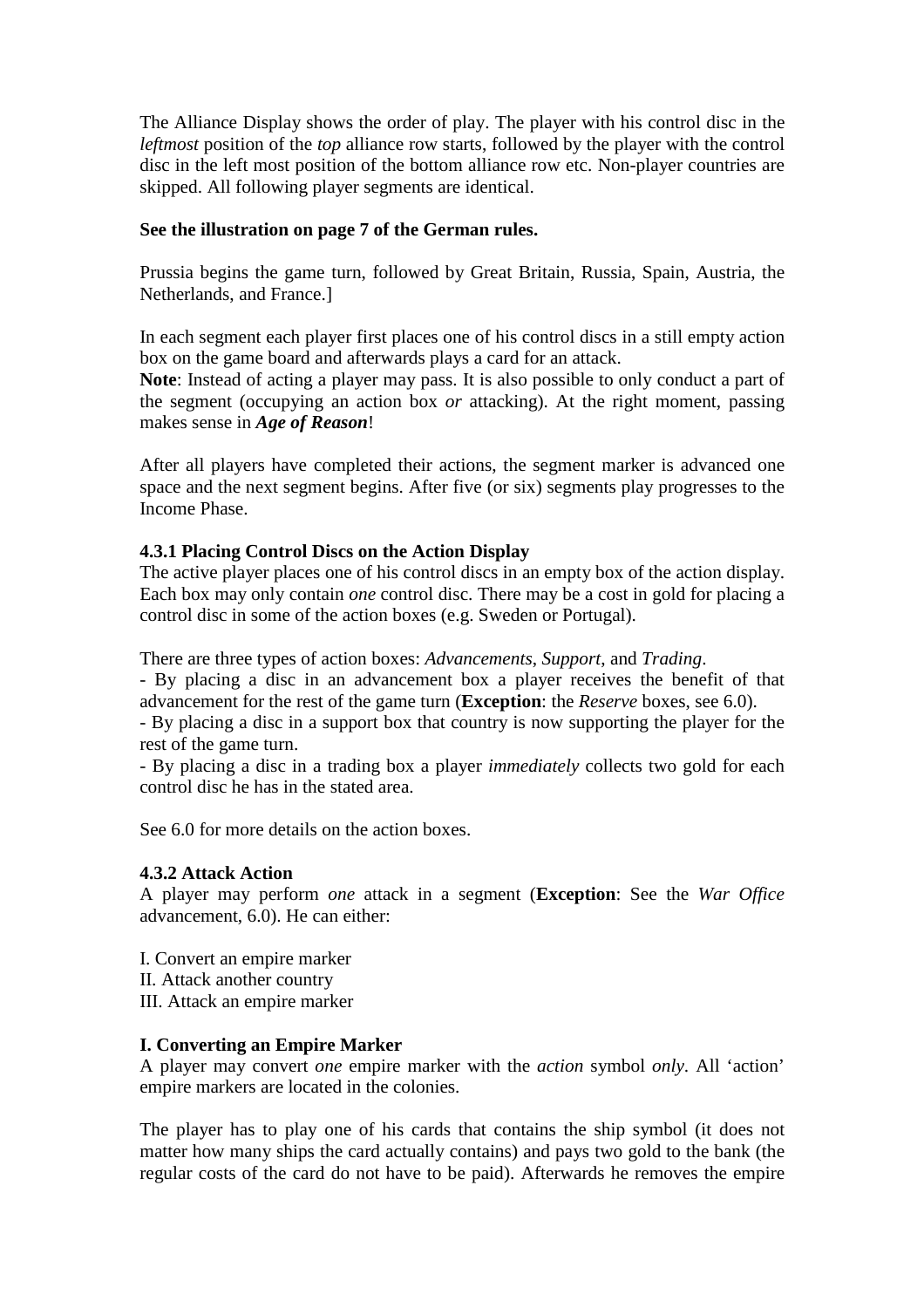marker and replaces it with one of his control discs. The played card is placed on a face down discard pile in front of the player.

## **See the illustration on page 8 of the German rules.**

**Note**: If an attacker does not have any more cards with ships (and only then!), he may choose the blank (but not the alliance-) card. In this case the blank card does have a ship!

## **II. Attacking another Control Disc**

## *Attack preparation*

A player may attack a control disc of another country, either of another player, or of a non-player country by playing one of his cards (not the ally card! For more restrictions, see below.). If the attack is successful, he removes the control disc of the attacked country and replaces it by one of his own discs. **Important**: A player may *never* attack an allied country – see the alliance display!

**Attacking in Europe:** A player may attack a single enemy control disc in any area where he has one or more control disc(s) or in an area that is *adjacent* to an area where he has one or more control disc(s). He may always attack an enemy control disc in an area that is adjacent to his home country.

**Note**: A player may *always* attack into the Baltic or Mediterranean areas if he plays a card with the ship symbol during the attack. He has to play a card with a ship in these areas.

**Attacking in the Colonies:** A player may attack a single enemy control disc in a colonial area where he has one or more control disc(s) himself. He may only attack if he plays a card with a ship symbol.

**Note**: The *defender* may play a card (incl. the blank card) *without* a ship symbol in the Baltic, the Mediterranean, and the Colonies.

**Attack procedure**: Both the attacking and the defending player secretly select one card. They may use their blank card but not their ally card. De facto, the blank card does contain a ship!

*The cards represent the military might of the country, both armies and navies. The dice rolled in combat represent the 'local' forces and fog of war. A player selecting the blank card trusts his local forces and his fortunes of war.*

Any other player who has at least one control disc in the combat area may join the side he is allied with. It is not sufficient to be merely adjacent to the combat area. *Players may also act as allies for non-player country control discs that are being attacked.*

If a player intends to join the combat and to help his attacking or defending ally, he either selects his ally or his blank card and place it face down in front of himself. If the ally card was chosen, the player has to pay one gold to the bank after flipping it over and adds one point to the military strength (see below, Resolving Combat). If he plays the blank card, he is bluffing and does not contribute anything to the combat.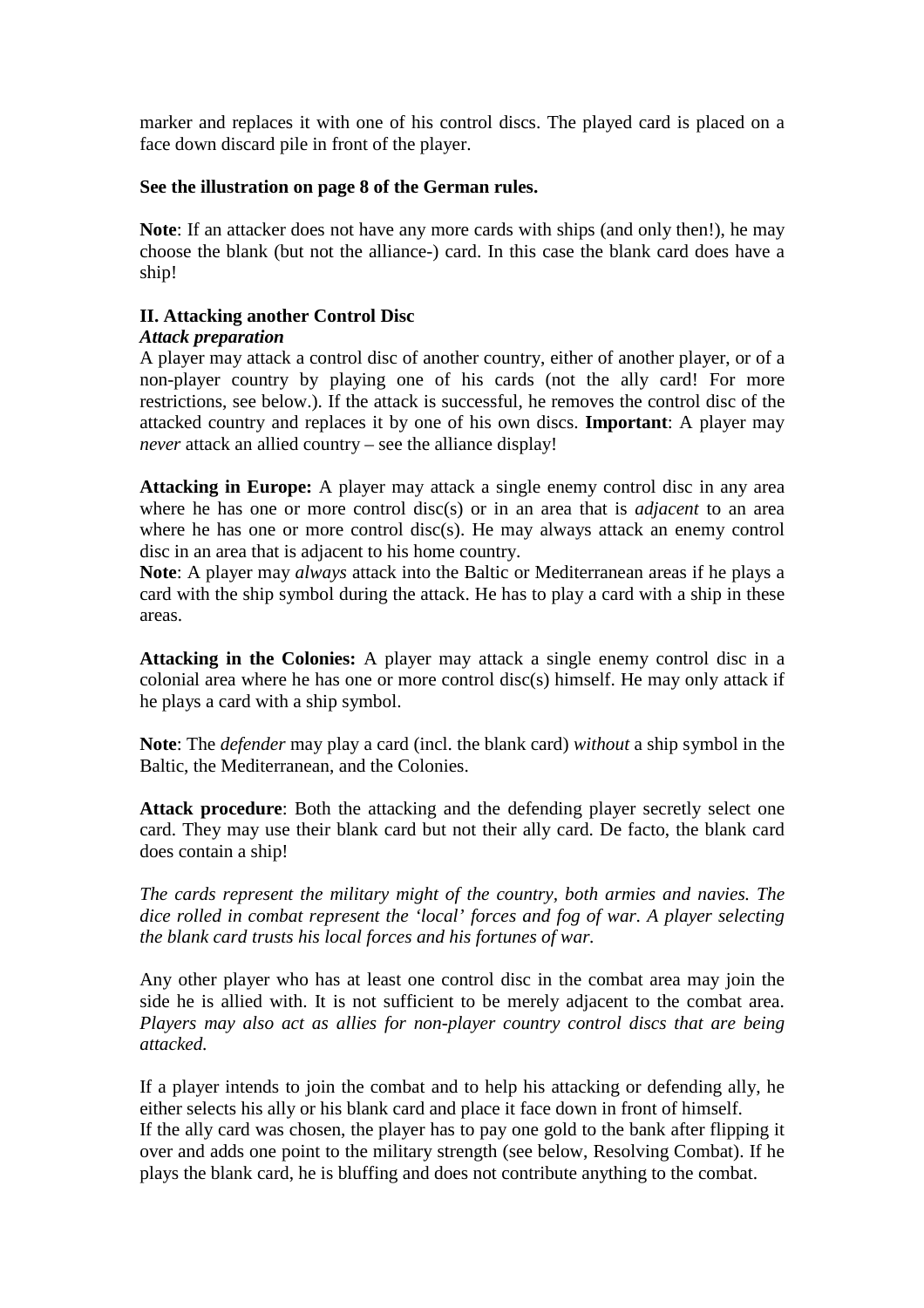**Note**: Army – and Navy-Training and Support (see 6.0) do *not* increase the strength of allies. Allies can only contribute a maximum of one point to the combat.

Non-player countries may play a part in combat, too. Both the attacker and the defender may use non-player countries as allies. After the other players decided to join the combat and before it is resolved, first the attacker pays one gold to the bank to have an ally add one point to his military strength. He may use more than one nonplayer ally, as long as the countries in question each have at least one control disc in the combat area and the player pays all costs in gold. Afterwards the defender may spend money for his non-player allies in the same way.

## *Resolving combat*

Players now reveal all cards. All players involved in combat pay their combat costs to the bank: The attacker and defender have to pay the costs printed on their chosen cards, allies only pay one gold for their 'ally' card. Blank cards do not cost any gold. Participating non-player countries costs the attacker or defender one gold each.

Both the attacking and the defending player each roll two dice. Each player computes his combat strength separately:

- The difference between the two dice (e.g., a 5 and a 3 result in a 2), plus
- One point per soldier/infantry on the played card, plus
- One point per ship\* on the played card, plus
- One point for each supporting allied country, plus
- One point (or more) per control disc in relevant support boxes, plus
- One point per control disc in relevant advancement boxes

\*Each ship on a card adds one point in combats in the Colonies, the Baltic, and Mediterranean areas.

**Note**: The control discs *of players* themselves do not have any inherent strength (no matter how many are in the area). They only show the influence and presence of a player!

**Attacking non-player country control discs**: If a non-player control disc is being attacked, its defense strength is always *four*. Another player rolls the dice for the nonplayer country during combat.

**Outcome**: If the attacker has the higher strength, **he removes the defender's control disc and replaces it with one of his own**. If the defender´s strength is as high or higher as the strength of the attacker, the attacking player immediately gets one unrest point. The control disc of the attacker is *not* removed.

## **Additional unrest points:**

Depending on the result, the players may get additional unrest points:

- The side with the lower strength (either the attacker or defender, not the allies!) gets one unrest point (yes, this is the second unrest point for a losing attacker).
- In an *overwhelming* victory (one side having 3+ points more), the losing side gets another unrest point.
- In a *minor or Pyrrhic* victory (having exactly 1 point more), the winning player also gets an unrest point.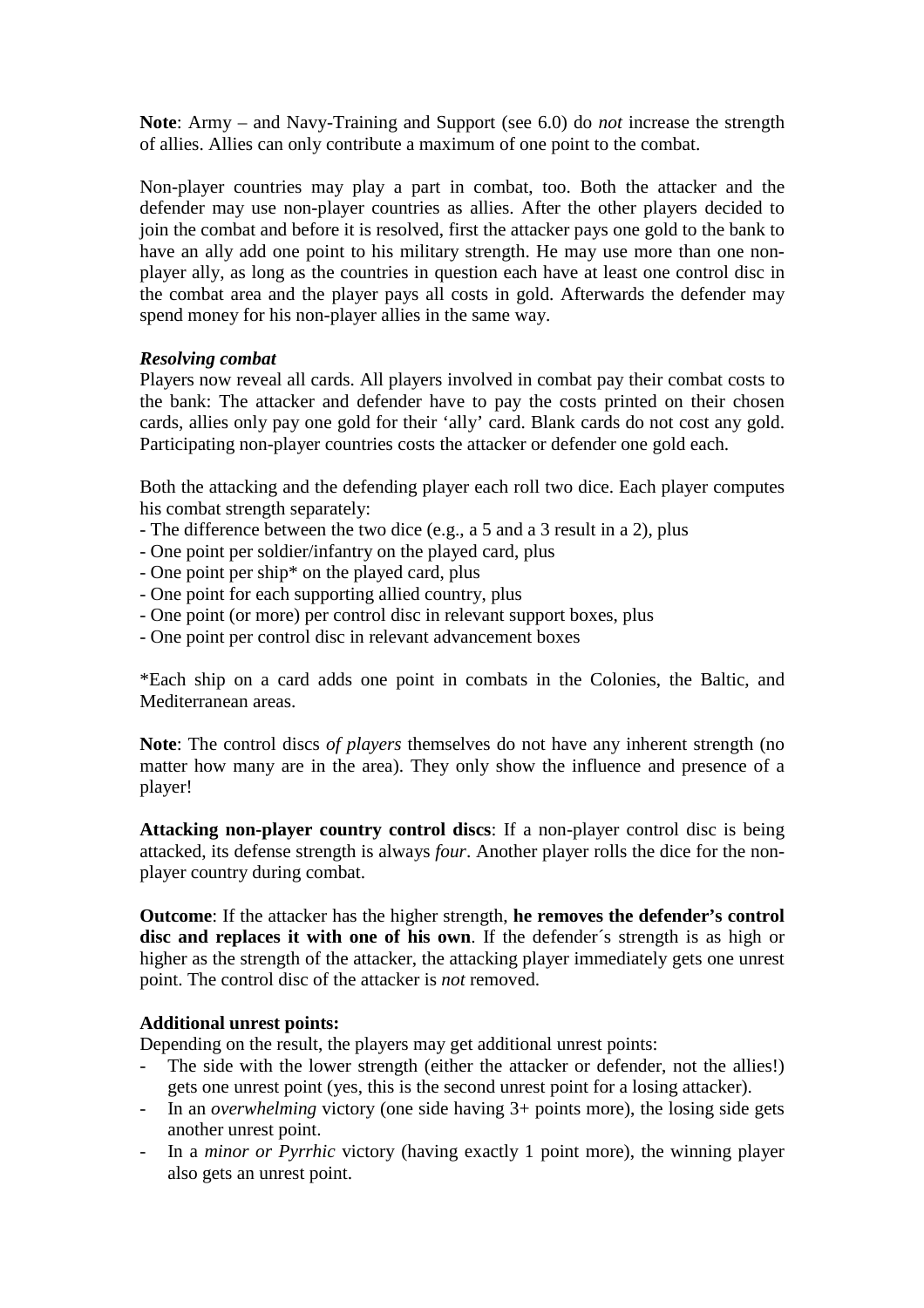- In case of a tie, all involved players (attacker, defender *and* allies) get an unrest point.

*Examples: 1. In a 7-player game Prussia is attacking Austria in Central Europe. Prussia has Army Training and is supported by Bavaria. Austria is supported by Saxony. Prussia is allied to Great Britain, Spain and the Netherlands; Austria is allied to France and Russia.*

*Prussia decides to play his card with 4 soldiers (no ships) and puts it face down in front of him. Austria also secretly selects the card with 4 soldiers (no ships). The other player also put down one face down card each (either the ally- or the blank card). Then all players turn over their card. Prussia pays 5 gold to the bank, Austria 7. Among the other players, only France has played his ally card and pays 1 gold to the bank. All other allies wanted to save money and have used their blank card. Now the strength is computed. Both Prussia and Austria roll two dice each. Prussia rolls a 4 and a 1, Austria rolls a 3 twice. Prussia therefore gets the following strength: Difference of 3 plus 4 for the card plus 1 for Bavaria plus 1 for Army Training = 9. Austria has 0 (difference) plus 4 (card) plus 1 (France) plus 1 (Saxony) = 6. So Prussia has won an overwhelming victory because its strength is 3 higher than Austria´s strength. Prussia replaces Austria´s control disc with one of his own control discs. Because of the overwhelming victory Austria gets two unrest points.*

*2. In the same game turn Russia is attacking Prussia in the Baltic. Russia has no supporter but Navy Training. The player places his card with 2 soldiers and 2 ships face down in front of him. It costs 5 gold. Prussia selects the card with 3 soldiers that costs 2 gold. The allies either play their ally or their blank card. All cards are turned over and their costs are paid to the bank. Prussia is not supported by any ally (they probably do not want to see Prussia getting too strong…); Russia is supported by France and Austria. Both Russia and Prussia each roll two dice. Russia gets a 3 and a 2; Prussia a 5 and a 2. Russia therefore has a difference of 1 plus 4 for the card plus 2 for its two allies plus 1 for Navy Training = 8. Prussia has a difference of 3 plus 3 (card) plus 1 (Bavaria) plus 1 (Army Training) = 8. Because of the tie, Russia immediately gets one unrest point. Afterwards all participating players (attacker, defender, allies) get one unrest point.*

Move the countries control disc one space down on the unrest track for each unrest point received.

After combat resolution, any ally and blank cards played are taken back into the owning players´ hand. They may be selected again in the next combat. Any other cards chosen by the attacker and/or defender are placed face down on the personal discard piles. Players may never take a look at the discard piles of other players but ask how many cards they still have in their hands. A player may always take a look at his own discard pile.

**Note**: If a player involved in combat only has the ally and blank cards left in his hand, he can only play these for the remainder of the game turn!

## **III. Attacking an Empire Marker**

A player may attack an empire marker depicting a number. If he wins the combat, he replaces the empire marker with one of his control discs. If he loses the combat, he gets unrest points.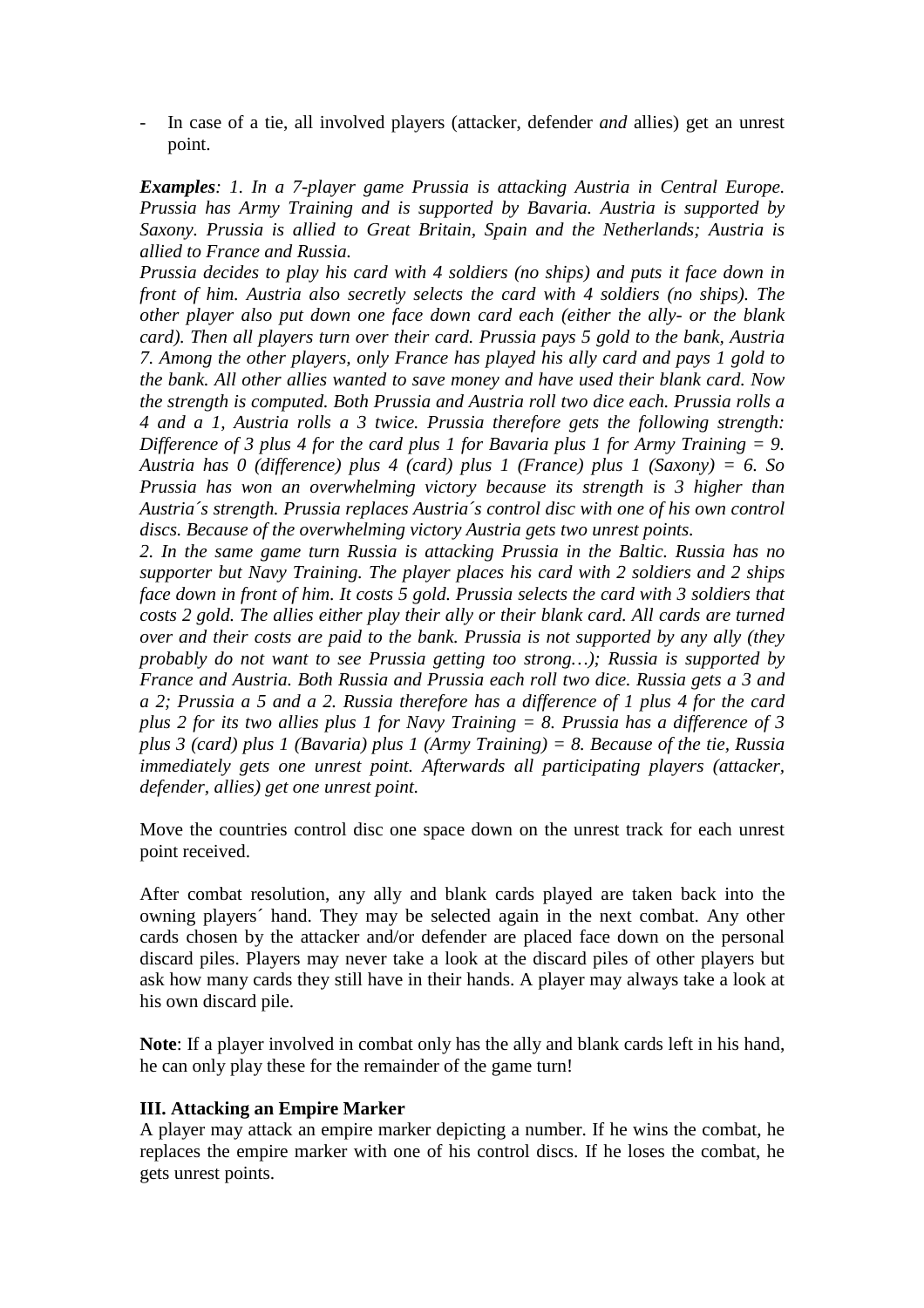**All combat rules of paragraph II above are in effect, with the following modifications:**

- The empire marker may *not* be supported by other players or non-player countries acting as allies (*empire markers are neutral and not part of an alliance*).
- The number on the empire marker is its defense strength.

**Note**: There are two Ottoman empire markers earning the player who removes them one victory point, to be recorded immediately. Two India empire markers give the removing player gold (paid immediately by the bank).

## **See the illustration on page 10 of the German rules.**

**Remember**: Empire markers which say "Aktion" may only be *exchanged* – see I above.

#### **4.4 Income**

Each player receives one gold from the bank for each control disc he has on the game board at this time.

## **4.5 Victory Points**

Each player scores victory points for areas. The player with the *most* control discs in an area scores victory points equal to the highest value in the area. The player with the second highest amount of discs scores victory points equal to the second highest value etc. In case of a tie all tied players score the same victory points, which will be the higher level. Note that if two or more players tie for first place then a player or players in second place still score the victory points for being second.

**Example**: *Victory points are scored for the German States. Austria has three control discs, Prussia and France two each, and the Netherlands one disc. Therefore Austria immediately receives eight points. Prussia and France are tied and get five points each. The Netherlands receive three victory points.*

The players adjust their victory points with their control disc on the victory point track.

**Note**: Non-player countries may "block" victory point levels. **Example**: *Non-player country Great Britain has two control discs in Africa, France and the Netherlands (led by players) one disc each. Both get two victory points each for their second rank. The points for Great Britain are not recorded.*

Next, each player checks for victory point losses due to *unrest*. A player rolls a single die a number of times until the *sum of his individual die rolls* equals or exceeds his unrest level. The number of die rolls equals the victory points immediately lost.

**Example***: Austria has an unrest level of seven. The Austrian player takes a single die and rolls it. His first roll is a 3. He rolls again, this time resulting in a 2. His third die roll is a 5. 3 plus 2 plus 5 is more than his unrest level of seven so he stops rolling. He has to subtract three victory points from the victory point track (for rolling three times).*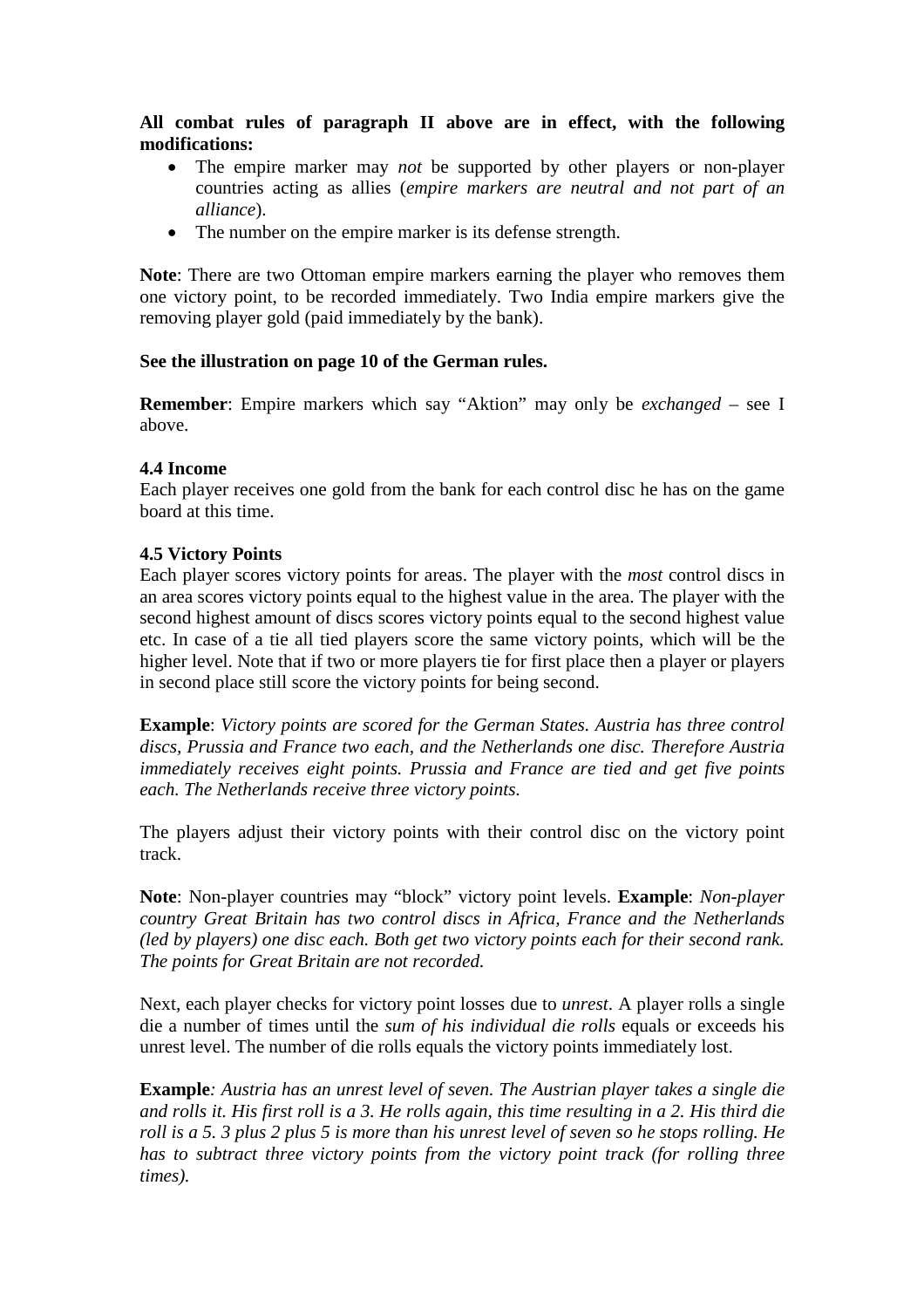#### **4.6 End of Game Turn**

At the end of game turn three, the winner is determined, see 5.0. If it is not game turn three, the game turn marker is advanced to the next space. The segment marker is moved back to the first space. The players take back all played cards from their personal discard piles (so that they have available all cards again in the next turn). All control discs are removed from the action boxes to the players. Finally, the players halve their unrest levels (rounding up, e.g., -5 becomes -3).

A new game turn is started.

## **5.0 WINNING THE GAME**

The game ends after completion of the third game turn. The player who has the most victory points is the winner. In case of a tie the tied player with the *least* unrest points wins. If there is still a tie then the tied player with the most control discs on the board wins. If there is still a tie then the tied players win together.

| <b>Author:</b>   | Martin Wallace                 |
|------------------|--------------------------------|
| Development:     | Uli Blennemann, Henning Kröpke |
| <b>Graphics:</b> | <b>Harald Lieske</b>           |
| Layout:          | Lin Lütke-Glanemann            |

**Spielworxx** Ulrich Blennemann Schleiderweg 14 D-48249 Dülmen Germany uli@spielworxx.de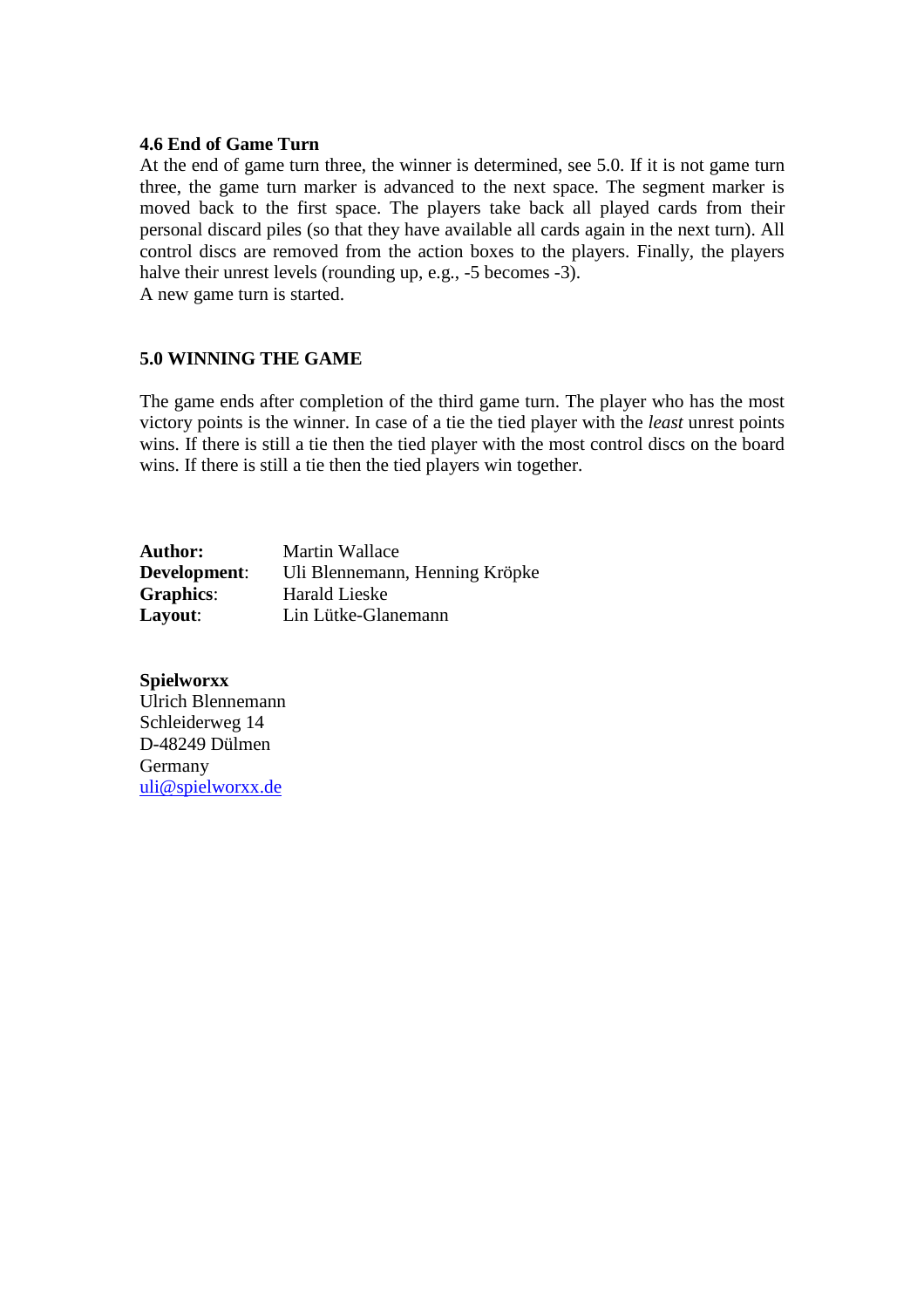## **6.0 THE ACTION BOXES**

Here is a list of the action boxes in *Age of Reason*:

## **Advancements:**

**Army Training**: Add +1 to your combat total. If your control discs are in both Army Training boxes, you receive a +2. *One of the two boxes is playable only with 5+ players.*

**Banking**: Take five gold from the bank. *One of the two boxes is playable only with 5+ players.*

**Government Reform**: Immediately reduce your unrest points by two. *One of the three boxes is playable only with 5+ players.*

**Militia**: Immediately take back a single card showing only soldiers/infantry from your personal discard pile. *One of the two boxes is playable only with 5+ players.*

**Navy Training:** Add +1 to your combat total. If your control discs are in both Navy Training boxes, you receive  $a +2$ . Can only be used in combats in the colonies, the Baltic, and the Mediterranean area. *One of the two boxes is playable only with 5+ players.*

**Pressgangs:** Immediately take back a single card showing ship(s) from your personal discard pile. *One of the two boxes is playable only with 5+ players.*

**Reserve**: Re-roll both attacker and defender dice in a combat with another country or empire marker. Both the attacker and the defender may use reserves in a combat. *Remove the control disc from this action box after use. Therefore this box may be filled more than once in the same game turn.*

**War Office**: For the rest of the game turn you may attack twice during your segment. If you are using this option, you are *not* claiming an action box in your segment (see 4.3.1) but instead are conducting two attack actions (see 4.3.2). *One of the two boxes is playable only with 5+ players.*

## **Support:**

**Bavaria**: +1 for combat in the German States.

**Cossacks**: +1 for combat in Central Europe.

**Denmark**: +2 for combat in the Baltic area. Placing a control disc in this box costs one gold, payable to the bank.

**Gauchos**: +1 for combat in South America.

**Indian Nawab**: +1 for combat in India.

**Naples**: +1 for combat in the Mediterranean area.

**Native Americans**: +1 for combat in North America.

**Ottomans**: +2 for combat in the Ottoman Empire and the Mediterranean area. Placing a control disc in this box costs one gold, payable to the bank.

**Portugal:** +2 for combat in South America, India, and the East Indies. Placing a control disc in this box costs one gold, payable to the bank.

**Saxony:** +1 for combat in the German States.

**Sweden**: +2 for combat in the Baltic area. Placing a control disc in this box costs one gold, payable to the bank.

## **Trading**

**Baltic Company**: Take two gold from the bank for each control disc you have in the Baltic area.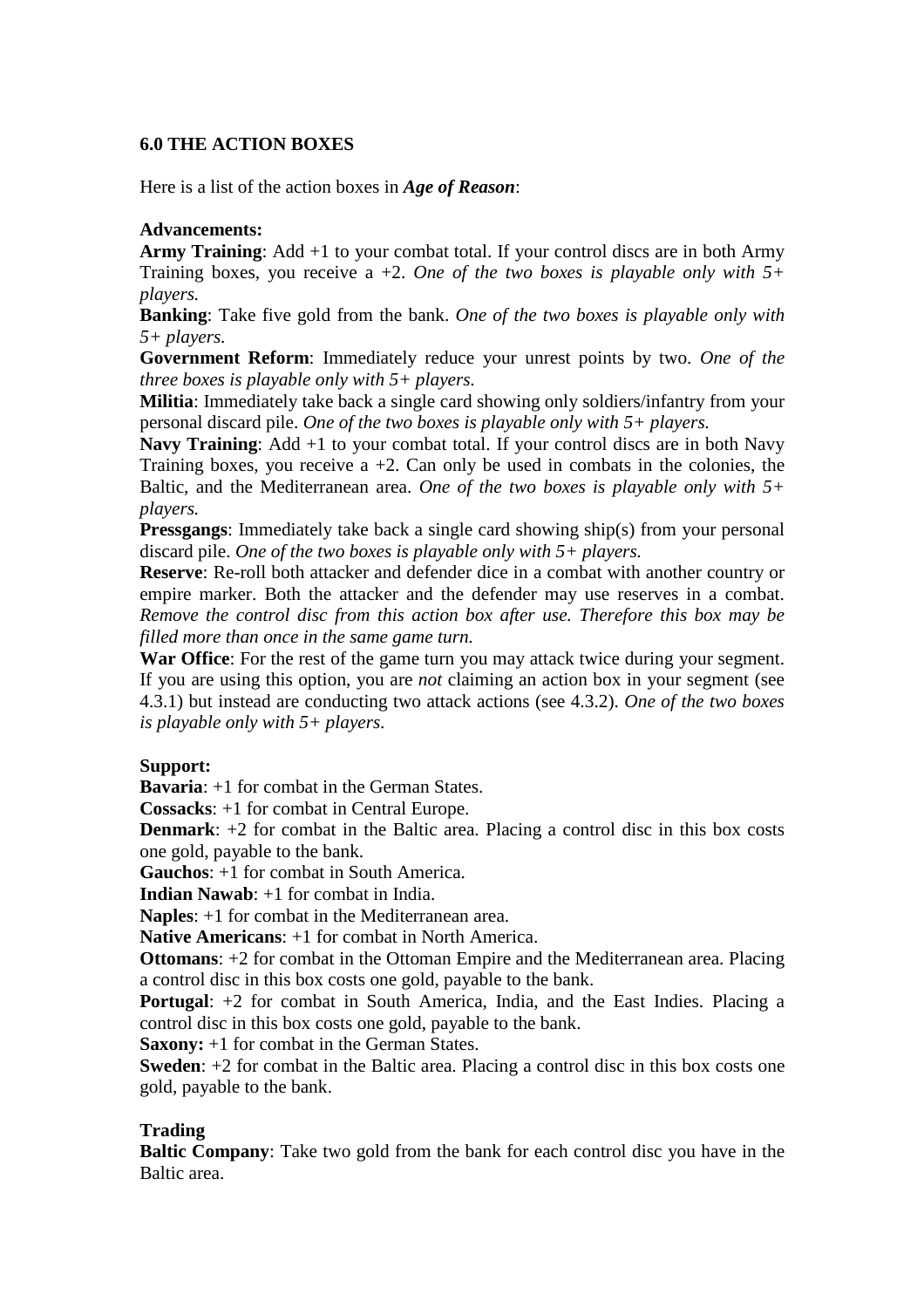**East Indies Company**: Take two gold from the bank for each control disc you have in either India *or* the East Indies.

**Gold Mines**: Take two gold from the bank for each control disc you have in South America.

**Levant Company**: Take two gold from the bank for each control disc you have in either the Ottoman Empire *or* the Mediterranean area.

**Slaves**: Take two gold from the bank for each control disc you have in Africa.

**Sugar Plantations**: Take two gold from the bank for each control disc you have in the Caribbean.

**Tobacco**: Take two gold from the bank for each control disc you have in North America.

**Combat**: If the attacker has the higher strength, **he removes the defender's control disc and replaces it with one of his own**. If the defender´s strength is as high or higher as the strength of the attacker, the attacking player immediately gets one unrest point. The control disc of the attacker is *not* removed.

#### **Additional unrest points:**

Depending on the result, the players may get additional unrest points:

- The side with the lower strength (either the attacker or defender, not the allies!) gets one unrest point (yes, this is the second unrest point for a losing attacker).
- In an *overwhelming* victory (one side having 3+ points more), the losing side gets another unrest point.
- In a *minor or Pyrrhic* victory (having exactly 1 point more), the winning player also gets an unrest point.
- In case of a tie, all involved players (attacker, defender *and* allies) get an unrest point.

## **German Terms**

| Afrika             | Africa                    |
|--------------------|---------------------------|
| Aktion             | Action                    |
| Aktionsfelder      | <b>Action Boxes</b>       |
| Aktionsrundenskala | <b>Game Segment Boxes</b> |
| Allianzbereich     | <b>Alliance Display</b>   |
| Armeetraining      | <b>Army Training</b>      |
| <b>Bankwesen</b>   | <b>Banking</b>            |
| Bayern             | Bavaria                   |
| Dänemark           | Denmark                   |
| Deutsche Staaten   | <b>German States</b>      |
| Fortschritt        | Advancements              |
| Frankreich         | France                    |
| Goldminen          | Gold Mines                |
| Großbritannien     | <b>Great Britain</b>      |
| Handel             | Trading                   |
| Indianer           | <b>Native Americans</b>   |
| Indien             | India                     |
|                    |                           |